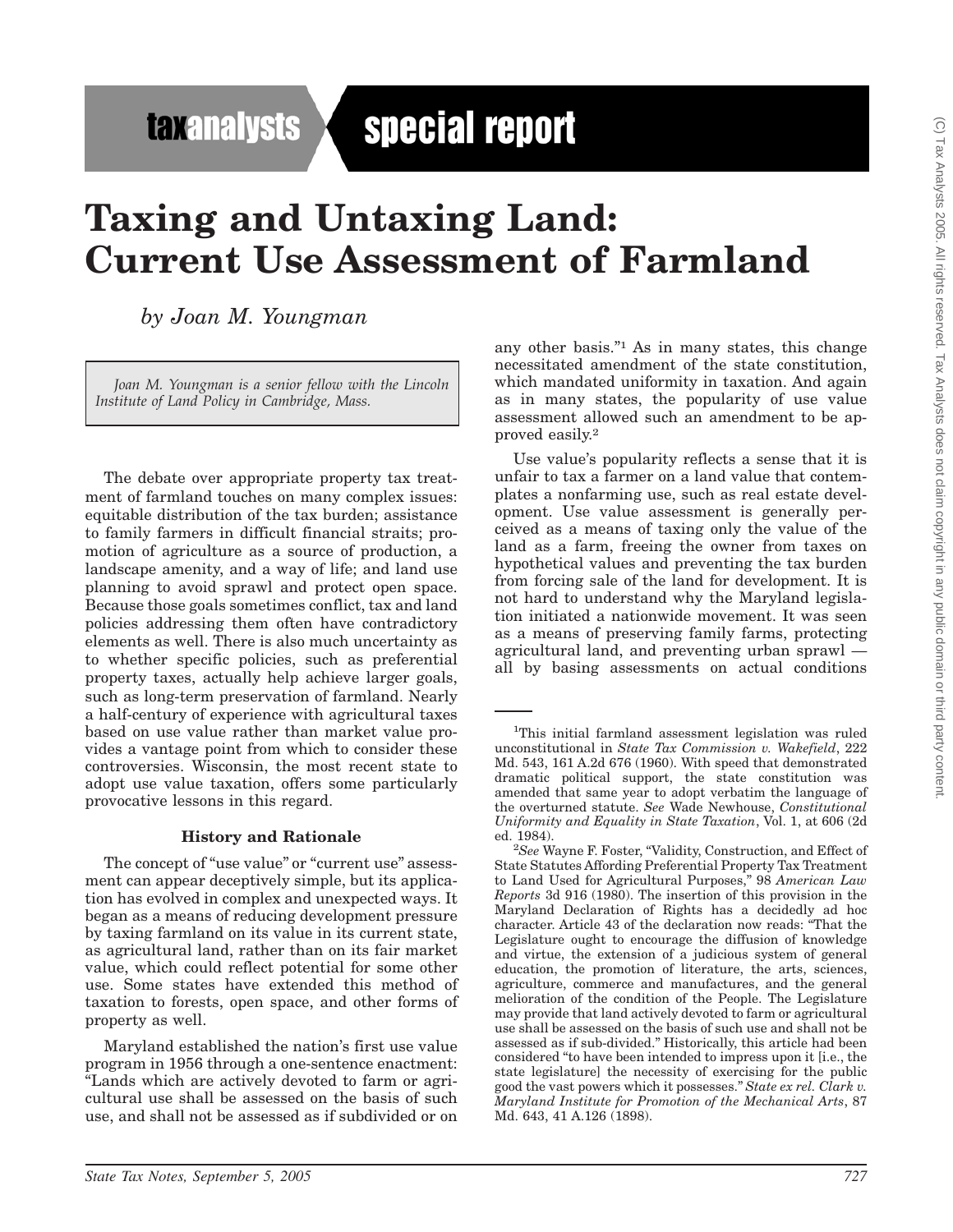rather than on values that could be realized only through sale for development. By the year 2000, every state had some form of preferential tax treatment for agricultural land, and in almost all cases it took the form of use value assessment.3

#### *There is much uncertainty as to whether specific policies, such as preferential property taxes, actually help achieve larger goals, such as long-term preservation of farmland.*

The popularity of use value assessment is readily understandable, but it rests on assumptions that may be challenged. The questions raised by use value assessment include (1) how value in use is to be measured; (2) whether the benefits of use value assessment accrue primarily to hard-pressed family farmers; (3) whether this approach achieves longterm farmland preservation; and (4) whether it helps combat urban sprawl.

#### **Use Value and Market Value**

The meaning of "use value" is itself often unclear. Logically, it suggests a distinction between two elements of ownership: the right of current occupancy, measured by rental values, and the right of sale, which includes the speculative potential for gain due to price appreciation. From this perspective, use value would be measured by current rent, just as the traditional British ''rates'' based property taxes on annual rental values and required payment from the occupier rather than the owner. However, agricultural use tax provisions rarely attempt to measure rental values directly, and in many states use values are set by formulas or expert opinions based on various indicators, such as crop prices and soil productivity indexes.4 This greatly simplifies the

assessment process, but is far from basing the tax on the value of current use. As a result, hotels and office parks may pay nominal taxes because their ornamental plantings or fruit trees meet the definition of a farm or orchard, and real estate developers may hold land essentially tax-free while preparing for construction. In such instances, the value of the property to the owner greatly exceeds the value assigned to its current use for tax purposes.

The concept of "value in use" has a long history in property tax valuation, but one that is in some ways at odds with the approach of current use assessment of farmland. In property tax cases, "value in use" is often contrasted with ''value in exchange'' when property has special serviceability to its current owner. This concept of value in use is a variant of value to the owner, and almost always *higher* than market value. Special value to the owner is generally irrelevant to a property tax based on market value. As the Pennsylvania Supreme Court wrote, ''[U]se value or value-in-use represents the value to a specific user and, hence, does not represent fair market value. . . . Because value-in-use is based on the use of the property and the value of that use to the current user, it may result in a higher value than the value in the marketplace. Value-in-use, therefore, is not a reflection of fair market value and is not relevant in tax assessment cases because only the fair market value (or value-in-exchange) is relevant in tax assessment cases.''5

Courts have occasionally upheld exceptions to the literal interpretation of market value when costly special features designed for a specific owner, such as customized manufacturing facilities, have little utility for other potential purchasers. In that situation, courts are understandably reluctant to permit a major investment fulfilling its intended purpose to escape taxation. Moreover, in eminent domain or insurance cases, it is clear that owners would not be fully compensated for loss or destruction of such property by a nominal payment. But the subjectivity involved in identifying value to the owner, and the difficulty of quantifying it, make it extremely problematic as a basis for tax assessment. Courts have consequently taken a very restrictive approach to its application. For example, in denying a jurisdiction's request to examine a property owner's income tax returns, the New Jersey Superior Court held that taking account of any single owner's tax situation would violate state constitutional provisions requiring "objective standards" for valuation: "Thus, the

<sup>3</sup> *See* Russell Kashian, ''State Farmland Preferential Assessment: A Comparative Study,'' 34 *Journal of Regional Analysis & Policy* 1, 6-7 (2004); Jane Malme, ''Preferential Property Tax Treatment of Land,'' Lincoln Institute of Land Policy Working Paper (1993). <sup>4</sup>

For example, the Massachusetts Department of Revenue explained the valuation method adopted by its Farmland Valuation Advisory Committee as a ''Net Income Capitalization model... based on a combination of factors, including land use and agricultural productivity, soil type, net farm income and a capitalization rate. Agricultural land is assigned to one of six farmland categories and an income weight is assigned to each category. . . . The state's capitalized income value is divided by the total weighted acreage figure for all classes combined resulting in a dollar value. This dollar value is multiplied by the acreage income weight to arrive at a per acre value. The per acre value is then multiplied by the soil **(Footnote continued in next column.)**

rating. . . . The resulting figure is the recommended farmland valuation for the land class." Brenda Cameron, "Farmland Valuation,'' Massachusetts Department of Revenue, Division of Local Services, *City & Town*, October 2001, p. 7.

*F & M Schaeffer Brewing Co. v. Lehigh County Board of Appeals*, 530 P. 451, 457-458; 610 A.2d 1, 3-4 (1992).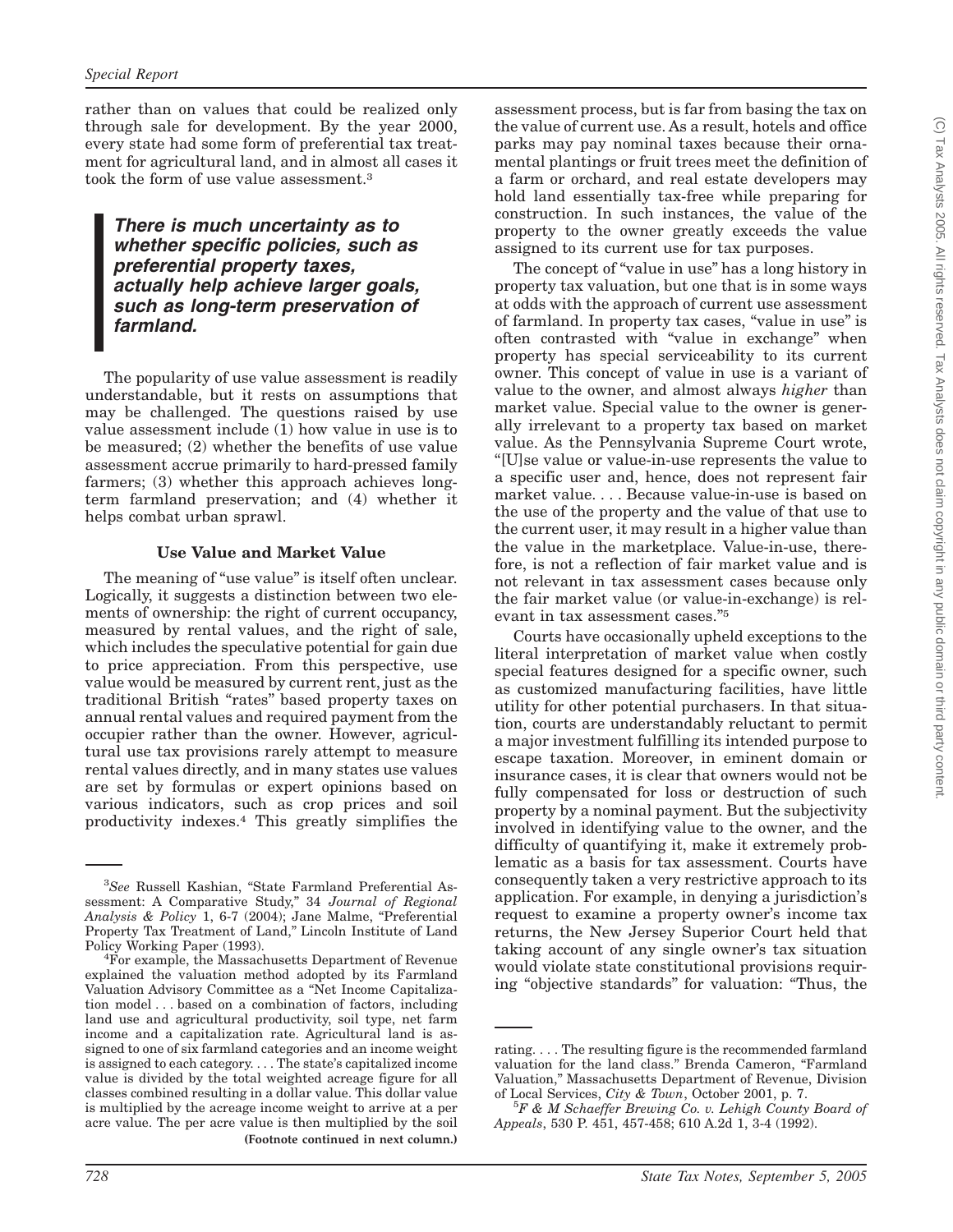focus must be on the value of the property in the market place, without regard to the particular or peculiar circumstances of the owner. Were this not so, adjacent parcels of land improved with identical structures might be valued differently to the extent that their respective owners' personal situations differed, even though in the open market each parcel would sell for the same price."<sup>6</sup>

What is the value of agricultural land to a bona fide farmer? The value of current occupancy is certainly one part of the property's value to the owner, but investment value is also a legitimate and crucial component of the total. Failure to acknowledge this can distort the rationale and structure of agricultural assessment programs, leading to the assumption that farmers sell land for development only because of their property tax burden, and that preferential assessment is therefore the remedy for farmland loss.

*The perceived unfairness of taxing land on the basis of its most profitable use is a complaint against all market value assessment, and not limited to agricultural concerns.*

In fact, the perceived unfairness of taxing land on the basis of its most profitable use is a complaint against all market value assessment, and not limited to agricultural concerns. That view was well summarized by Alan Hevesi, now New York state comptroller, when early in his career he wrote, ''A home's market value is irrelevant to a property owner unless and until he or she sells.''7 This echoes a New York farmer's statement to a newspaper that ''owning large tracts of farmland is not a measure of one's ability to pay property taxes, but merely a necessary part of producing safe, affordable food.''8 Yet the sale value of their property is of enormous concern to homeowners, and home equity loans and other financial instruments allow that potential to be realized even before sale. Both homeowners and farmers are intensely concerned with their property as an investment, not only as a residence or workplace. It is not surprising, therefore, that the success

*State Tax Notes, September 5, 2005 729*

of use value assessment for farmland has led to suggestions for its extension to homeowners as well.9

*The success of use value assessment for farmland has led to suggestions for its extension to homeowners as well.*

Homeowners and farmers often hold real estate producing little or no current earnings but with high sale value. Just as the owner of a uniquely useful but unsalable factory would not be compensated for its loss by a nominal insurance payment or eminent domain award, so a farmer losing property with development potential would not be fully compensated by a payment ignoring that land value element. The farmer uses the land as a factor in agricultural production and also as a capital investment in its own right.

The pejorative connotations of "speculation" can confuse this point when that term is associated with absentee owners holding land idle in hopes of future profit. Speculation (or some less freighted synonym) can instead simply denote a purchase motivated by the hope of future gain.10 Speculation can be one of a number of factors, including a love of the land and a commitment to agriculture, influencing a farmer's real estate purchases. Use of land for crop production does not negate its simultaneous use as an investment. The Utah Supreme Court recognized this in a 1991 decision upholding agricultural assessment of land despite the taxing jurisdiction's

<sup>6</sup> *Borough of Fort Lee v. Hudson Terrace Apts.,* 175 N.J. Super. 221, 226; 417 A.2d 1124 (1980), *cert. denied*, 85 N.J. 459, 427 A.2d 559 (1980). <sup>7</sup>

<sup>&</sup>lt;sup>7</sup>Alan G. Hevesi, "100% Market Value as Assessment Basis for Homes Is Unfair,'' *Newsday*, Jan. 29, 1982. <sup>8</sup>

<sup>&</sup>lt;sup>8</sup>"New York Taxes Farm Property Too Heavily," The Buf*falo News*, Nov. 27, 1995, p. 2B.

<sup>&</sup>lt;sup>9</sup>In June 2005, the Maine Legislature approved for the November ballot a proposed state constitutional amendment that would allow use value assessment for ''working waterfront'' property. Gov. John Baldacci (D) proposed a companion measure to permit use value assessment of homestead property; this was initially approved by both the Maine House and Senate, but later returned to committee and carried over to the following year's session. Douglas Rooks, ''Lawmakers Clear 'Working Waterfront' Question for Ballot,'' *State Tax Notes,* June 27, 2005, p. 973, *2005 STT 121-13,* or *Doc* 2005-13630. The concept of "use value assessment" of homestead property appears not to involve any measure of current rental value. It would permit jurisdictions ''to freeze current assessments and then allow them to rise only by overall inflation, immune from any local real estate boom.'' Douglas Rooks, ''Amendment to Freeze Homestead Values Stalls in Senate,'' *State Tax Notes,* Feb. 14, 2005, p. 436, *2005 STT 25-12,* or *Doc 2005-2358*. <sup>10</sup>*The MIT Dictionary of Modern Economics* (4th ed. 1995;

David W. Pearce ed., p. 404) defines "speculation" as "[t]he practice of buying or selling with the motive of then selling or buying and thus making a profit if prices or exchange rates have changed.''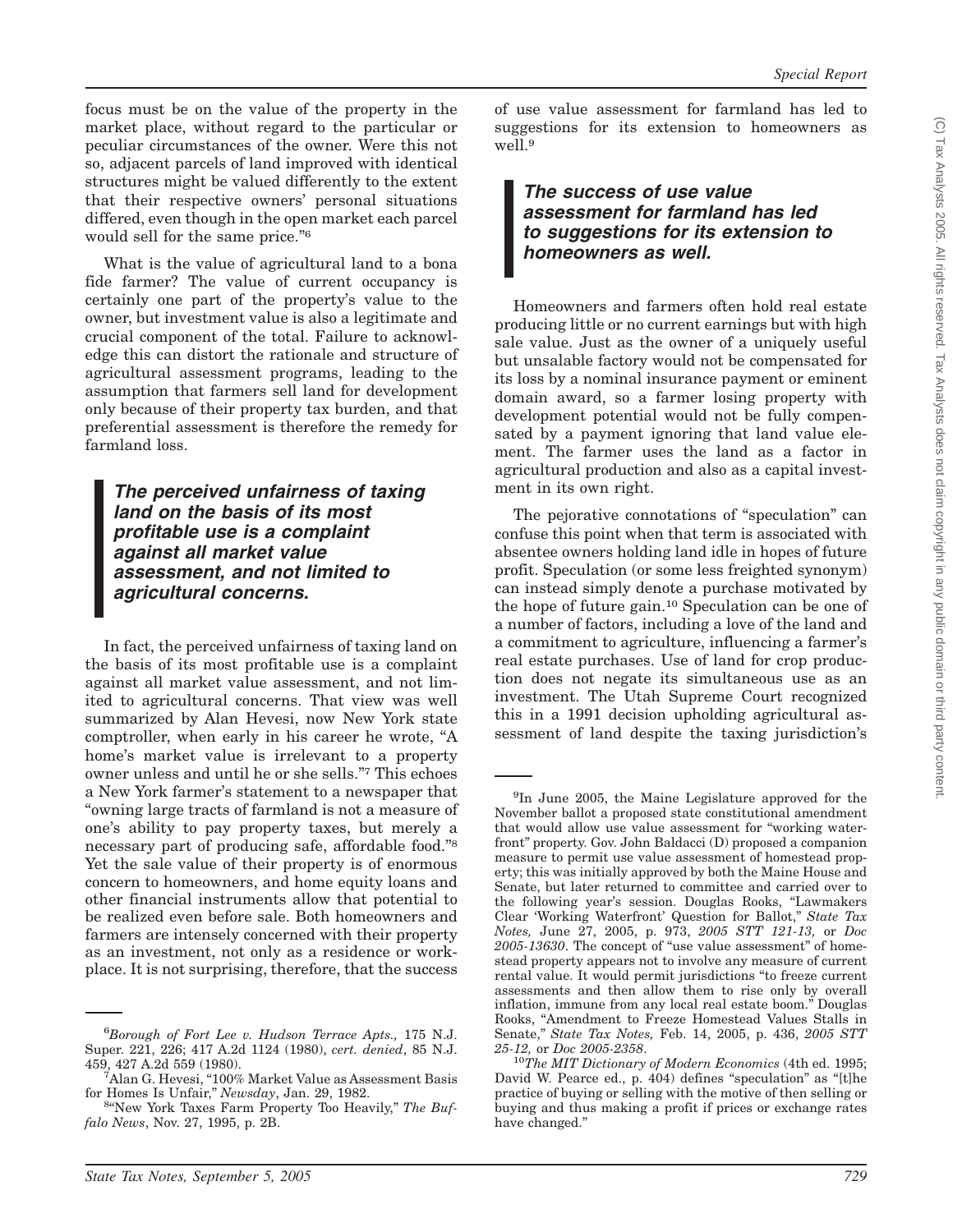complaint that the owner "is a real estate developer and its agricultural activity on this land is nominal at best.''11

[T]he fact that the land is held primarily for residential development and that the grazing of cattle thereon is an incidental and secondary use does not disqualify the land from assessment under the F.A.A. [Farmland Assessment Act] so long as the acreage, income, and other requirements of section 59-5-89 are met. The very purpose of the F.A.A. is to allow land which has become valuable for a nonagricultural use to be assessed as agricultural land as long as agricultural activity is actually carried on and the minimum qualifying requirements of the act are satisfied.12

The farmer's current use of the property is legitimately multifaceted when it is an investment and a retirement fund as well as a source of agricultural production. That complexity is responsible for many inconsistencies in agricultural property tax subsidies. Bona fide farmers are often extremely hostile to governmental efforts to restrict their rights of use and sale. As researchers at the University of Wisconsin found, ''In most public forums, it is often the nonfarm residents (many of whom had recently moved to their rural homes) that are the most ardent supporters of policies discouraging farmland conversion, while the older farmers who attend such meetings frequently seek to preserve their rights to sell their lands however they see fit as they plan for their own retirements.''13 But without restricting future use and sale, no long-term preservation of farmland is accomplished, and the farmer's right to develop the property prevents any simple exclusion of developers from the benefits of farmland assessment.

Use value assessment is generally promoted as a response to community land use goals and to farmers' economic need, but the financial benefits of these programs now reach far beyond low-income farmers, and their land use benefits achieve far less than long-term farmland preservation.

Although much of the political and emotional appeal of use value assessment stems from a desire to assist hard-pressed family farmers, many of those statutes do not distinguish between family farms, corporate farms, hobby farms, and even land being prepared for subdivision and development. Last year The Associated Press reported that ''[m]illions of dollars in property tax breaks intended to preserve farmland are going instead to companies that bulldoze farms to build housing subdivisions, malls and industrial parks,'' citing examples such as these:

In Iowa, real estate developer Knapp Properties Inc. owns 239 acres near the Des Moines Airport. The land, close by a Wingate Hotel and a Federal Reserve check-processing plant, is subdivided for commercial development and is for sale at a total price of \$7 million. But because Knapp allows local farmers to plant corn and soybeans on it, the company paid \$14,345 in property taxes last year instead of \$320,514.

In Denver, Delmer Zweygardt is building a subdivision called Deer Creek Farms. As the houses started going up, he grazed a few cows on the edge of the property. City officials pointed out that zoning laws don't allow cows in a subdivision, but the state Board of Assessment ruled that the presence of cows was enough to qualify Zweygardt for the tax break anyway. This reduced his total tax bill on 48 house lots from \$22,000 a year to \$60 until the subdivision was nearly completed in 2002, leaving no room for cows.

In Mobile County, Ala., Delaney's Inc. has planted pine seedlings on 54 acres left over after building a Hampton Inn, a Marriott Courtyard, a Lowe's and a Wal-Mart. This ''tree farm'' has been subdivided and laced with paved streets in preparation for development, and local officials insist the land is not suitable for growing timber. But the developer's lawyer pointed out that the law doesn't require Delaney's to be a good farmer — just a farmer. The result: a 2003 tax bill of \$152 instead of \$64,230.14

In April, *State Tax Notes* reported that Idaho Gov. Dirk Kempthorne (R) ''vetoed legislation that would have phased out developers' use of a property tax exemption originally intended to benefit farmers.... The exemption, established in 2002, was intended to help farmers avoid dramatically higher property tax

<sup>11</sup>*Salt Lake County ex rel. County Board of Equalization v. State Tax Commission ex rel. Bell Mountain Corporation*, 819

<sup>&</sup>lt;sup>12</sup>Id. After the *Bell Mountain* decision, the Utah Legislature amended the Farmland Assessment Act to require ''a reasonable expectation of profit" from the farming activities. *See County Board of Equalization v. Stichting Mayflower Recreational Fonds*, 943 P.2d 238, 245 (Utah Ct. App. 1997). This does not negate the potential for multiple economic uses

of legitimate agricultural land. 13Douglas Jackson-Smith and Jill Bukovac, ''Limitation of Agricultural Land Use Planning Tools in Rural Wisconsin,'' University of Wisconsin-Extension, Program on Agricultural Technology Studies, Paper No. 3 (July 2000), at p. 4.

<sup>&</sup>lt;sup>14</sup>Allen G. Breed and Martha Mendoza, "Loopholes Limiting Land-Preservation Efforts?'' *Telegraph Herald* (Dubuque, Iowa) Apr. 4, 2004, p. B7.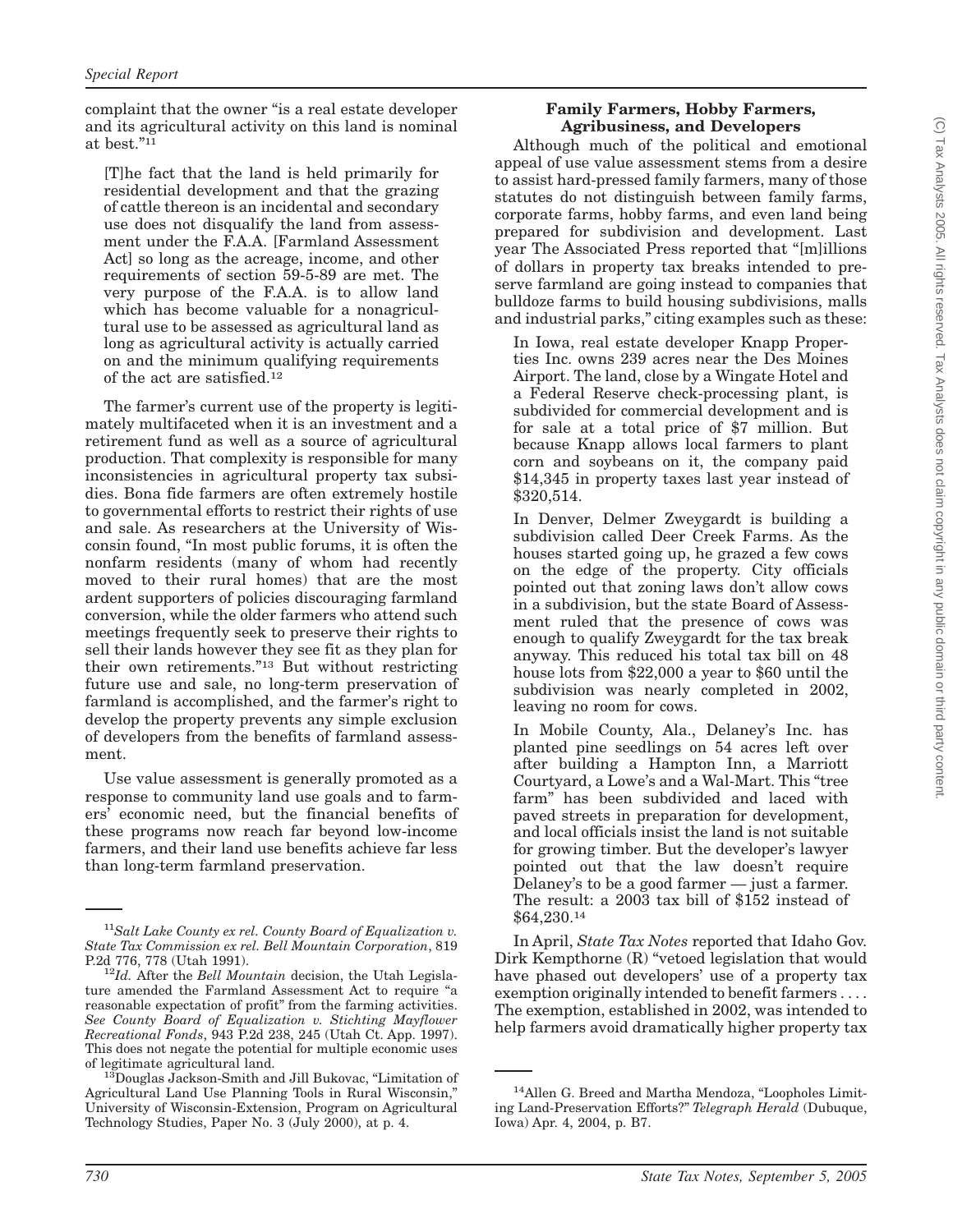burdens on land theywereplanning todevelop buthad yet to sell for that purpose. Developers, however, became the prime beneficiaries of the exemption, according to legislative analysts.''15 Idaho newspapers reported that Kempthorne and his wife claim this exemption on 13.7 acres of land they own. Without it, their property tax would be \$1,300, but they pay \$18.56.16

The Idaho situation illustrates a larger problem with property tax preferences that reduce the tax base and so increase revenue pressure on other taxpayers. In the same session in which he vetoed the phaseout of the developer's exemption, Kempthorne signed five major pieces of legislation designed to offer tax incentives to corporations locating or expanding in the state.17 One major and controversial package, intended to encourage Micron Technology to remain in Boise, was precisely targeted. It limited property valuations to \$800 million for companies employing at least 1,500 people and investing at least \$25 million a year in new property or equipment. ''The original proposal set the cap at \$700 million, but that figure was increased to quell criticism that the Idaho Legislature was being asked to approve a measure that would benefit just one company. Micron, the state's largest private-sector employer, currently has property holdings valued at just over \$700 million in the Boise area."<sup>18</sup>

Not surprisingly, property tax limitation measures are gaining support in Idaho, particularly in fast-growing areas where demand for vacation property and second homes has driven residential prices sharply higher in recent years. Eight measures for homeowner tax relief were introduced in the last state legislative session, and a legislative committee held hearings this summer on property tax reform. The homeowners' complaint against market value assessment closely tracks the arguments supporting

<sup>16</sup>Dean Ferguson, "Maybe We Should All Be Glad That Politicians Aren't Geniuses,'' *Lewiston (Idaho) Morning Tri-*

agricultural preferences  $-$  "We built this place to live in, my wife and I. We're retired now . . . . We don't care what it's worth — we want to live in it."<sup>19</sup> — but a diminished base increases the tax burden on the remaining taxpayers. An Idaho news article quoted a taxpayer who invoked the developer's tax exemption to lower his property taxes from \$1,000 to \$5.14. Under the law, his lot will not be taxed at market value until a structure is built on it. The owner, ''who doesn't plan to build on the new lot, said unreasonable property assessments drove him to seek the exemptions. 'I think it's unfair I pay so much and everybody else in the county with the same services pays so little.""20

New Jersey, a state with a strong commitment to agriculture and open space conservation — and also the site of an incipient property tax revolt — allows use value assessments for lots as small as five acres, with only \$500 in annual agricultural earnings.<sup>21</sup> A comment titled, ''New Jersey's Farmland Assessment: Welfare for New Jersey's Landed Gentry or Beneficial Open Space Program?'' noted that its beneficiaries included the King of Morocco, an heiress to the M&M candy fortune, and Steve Forbes.22 As an official of the State Division of Taxation told The New York Times, "The law is blind in respect to who owns the land; it can be Exxon. The intent was to preserve the family farm in New Jersey."23

These results may be consistent with farmland assessment legislation, and even with the concept of taxation on current use. Just as full-time farmers may also be bona fide land speculators in hopes of profitably reselling their property at an appropriate time, so may full-time land developers undertake bona fide farming as an interim preconstruction activity. But tax subsidies for these activities are not consistent with support for preferential assessment measures based on a belief that they will help preserve family farms.24 Moreover, at a time when

<sup>15</sup>Dave Wasson, ''Governor Vetoes Phaseout of Property Tax Break for Developers,'' *State Tax Notes,* Apr. 25, 2005, p. 249, *2005 STT 76-16,* or *Doc 2005-8258*. The governor said he supported reform of the legislation but vetoed this bill because it did not provide a sufficient transition period for landowners still eligible for the tax reduction. Two Republican state senators said they would continue the effort to repeal this exemption in the next legislative session. Dave Wasson, "Lawmakers to Renew Push to Repeal Rural Property Exemption,'' *State Tax Notes,* July 18, 2005, p. 195, *2005*

<sup>&</sup>lt;sup>17</sup>Betsy Z. Russell, "Potential Big Employers Catch Breaks In Idaho,'' *Spokesman Review* (Spokane, Wash.), Idaho Edi-

<sup>&</sup>lt;sup>18</sup>Dave Wasson, "House Tax Panel OKs Property Tax Break to Keep Manufacturer in State,'' *State Tax Notes,* Mar. 21, 2005, p. 829, *2005 STT 49-4,* or *Doc 2005-5246.*

<sup>&</sup>lt;sup>19</sup>Betsy Z. Russell, "Property Tax Faces Overhaul," Spokes*man Review* (Spokane, Wash.), Idaho Edition, June 26, 2005,

p. A1.<br><sup>20</sup>Dean Ferguson, "Property Tax Loophole Comes Home,"

*Lewiston Morning Tribune* (Idaho), July 6, 2005, p. 1A.<br><sup>21</sup>N. J. Stat. Ann. sections 54:4-23.1 to 54:4-23.24.<br><sup>22</sup>Jeffrey A. Friedman, "Comment: New Jersey's Farmland

Assessment: Welfare for New Jersey's Landed Gentry or Beneficial Open Space Program?'' 15 *Temple Environmental*

<sup>&</sup>lt;sup>23</sup> Jerry Gray, "Whitman Sold Wood to Trim Farm Taxes," *The New York Times*, Aug. 15, 1993, sec. 1, p. 40 (reporting on then-Gov. Christine Whitman's qualification for current use assessment by sale of \$500 worth of firewood to relatives and

friends). <sup>24</sup>*The Atlanta Journal-Constitution* drew attention to this disparity in opposing the Farm Security Act of 2002. ''Once upon a time, during the Depression, it was prudent that the federal government help sustain the family farmer. By 1996, however, a majority in Congress finally acknowledged that **(Footnote continued on next page.)**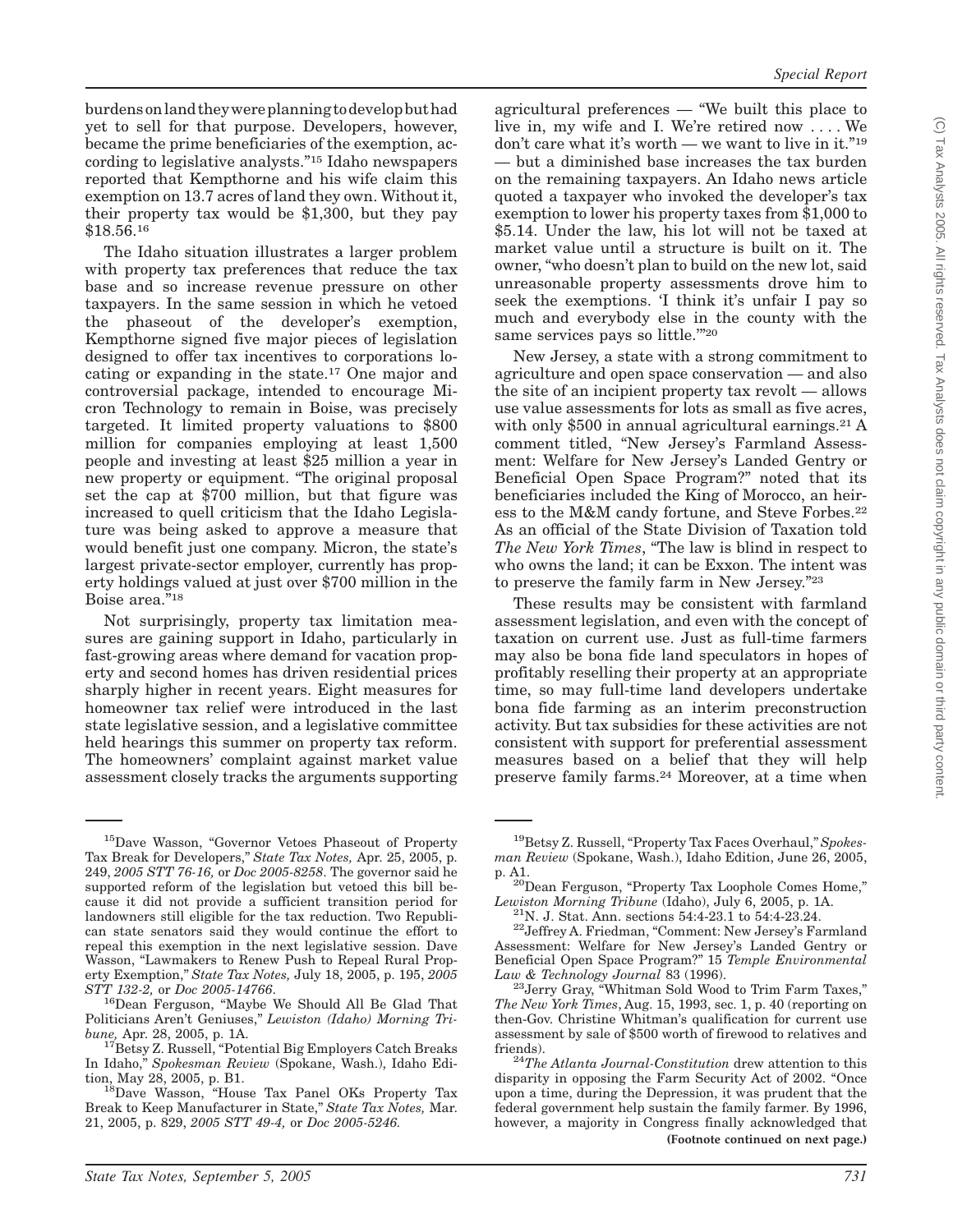farm households as a whole are wealthier than nonfarm households,25 even subsidies for family farmers require justification on grounds of need or as a means of achieving land-planning objectives.

### *At a time when farm households as a whole are wealthier than nonfarm households, even subsidies for family farmers require justification on grounds of need or as a means of achieving land-planning objectives.*

Use value assessment by its nature is of least benefit to farmers outside the urban fringe. Where development pressure is greatest, the difference between the market value of agricultural land and the value based on agricultural income will also be greatest. In truly rural areas, where farming is the most profitable use of the land, the current use is the highest and best use. Of course, formulas based on crop prices can still provide a current use value far below the sale price of land for agricultural purposes. However, an artificially low assessment may not benefit a taxpayer in a rural jurisdiction where all properties receive equally low assessments and tax rates must increase correspondingly to raise the needed revenue from the diminished base. An entirely rural area where all property qualified for agricultural assessment would have ''winners'' and "losers" from this tax shift, because current use formulas are not a simple percentage of full market value. But farmers would still bear the entire local tax burden.

#### **Preserving Farmland and Open Space**

Many supporters of use value assessment view it as a tool for protecting farmland and limiting sprawling suburban development. From this perspective, the forgone taxes, and the correspondingly higher taxes on other property owners, constitute an investment in landscape preservation. This raises

questions as to the durability of the protection thus achieved and its place within regional growth plans.

If agricultural owners are free to sell their land for development at any time, no long-term preservation is ensured. Indefinite preservation of agricultural land requires legal limits on development, whether through zoning, agricultural preservation easements, sale or transfer of development rights, or outright public purchase of the land. In itself, use value assessment does not ensure farmland preservation. In fact, 15 states do not impose any financial penalty for withdrawal of farmland from use value assessment programs.26 Approximately an equal number impose a charge, generally a "rollback" assessment reflecting the difference between the agricultural use taxes and the amount that would otherwise have been due for some number of years preceding the sale.27 However, those penalties are often a small percentage of the ultimate profit from farmland conversion. A minor payment for a change in use will not have a decisive influence on a financial decision of this magnitude. In a presentation to the 2002 conference of the National Tax Association, Rebecca Boldt, an economist with the Wisconsin Department of Revenue, reviewed prior studies on farmland preservation and concluded that they found ''use value has a minimal impact on preserving farmland.''28

The news reports already cited give a sense of the scale of tax reduction that use value assessment can provide without achieving long-term farmland preservation. As Prof. Robert Glennon has written:

Arizona has a tax scheme affectionately dubbed ''rent-a-cow'' by county assessors and

federal subsidies were no longer going to the few family farmers still plowing. Rather, billions in farm welfare payments were being channeled to some of the wealthiest citizens and largest companies." Editorial, "Passing Farm Security Act Would Extend Extortion,'' *The Atlanta Journal-*

<sup>&</sup>lt;sup>25</sup>Ashok K. Mishra, Hisham S. El-Osta, Mitchell J. Morehart, James D. Johnson, and Jeffrey W. Hopkins, ''Income, Wealth and the Economic Well-Being of Farm Households,'' U.S. Department of Agriculture, Economic Research Service, Agricultural Economic Report No. 812, at 36 (2002). (''[A]verage wealth for farm households exceeds that of nonfarm households all along the continuum.'')

<sup>&</sup>lt;sup>26</sup>Richard W. England, "Current-Use Property Tax Assessment and Land Development: A Review of Development Penalties,'' *State Tax Notes,* Dec. 16, 2002, p. 793, *2002 STT*

<sup>&</sup>lt;sup>27</sup>Id. See also Barry A. Currier, "An Analysis of Differential Taxation as a Method of Maintaining Agricultural and Open Space Land Uses,'' 30 *University of Florida Law Review* 821, 827 (1978).<br><sup>28</sup>Rebecca Boldt, "Impact of Use Valuation of Agricultural"

Land: Evidence from Wisconsin,'' National Tax Association Proceedings — 2002, 165, 167 (2003); *State Tax Notes,* Feb. 24, 2003, p. 677, *2003 STT 36-38,* or *Doc 2003-4754*. The studies reviewed by the author were Robert E. Coughlin, David Berry, and Thomas Plaut, ''Differential Assessment of Real Property as an Incentive to Open Space Preservation and Farmland Retention,'' 31 *National Tax Journal* 165 (1978); Jane Malme, ''Preferential Property Tax Treatment of Land,'' Lincoln Institute of Land Policy Working Paper (1993); John Kolesar and Jay Scholl, ''Misplaced Hopes, Misspent Millions: A Report on Farmland Assessment in New Jersey,'' Center for Analysis of Public Issues (1972); Jerry T. Ferguson, ''Evaluating the Effectiveness of Use-Value Programs,'' 7 *Property Tax Journal* 157 (1988); New York State Board of Equalization and Assessment, ''Agricultural Assessment Program Impact: 1986 through 1989,'' (1991).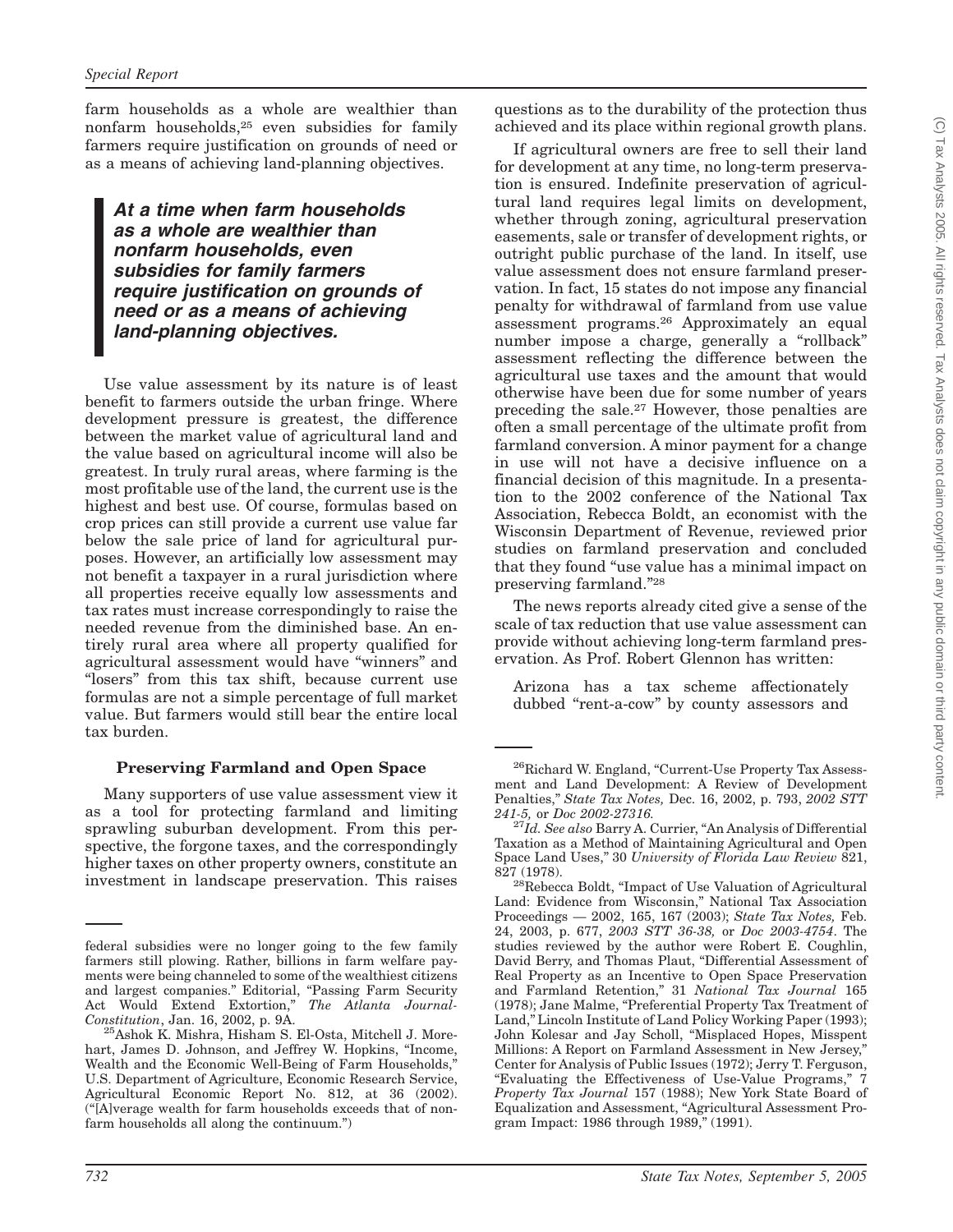state revenue officials. Trying to protect agricultural interests, the Arizona legislature mandated that agricultural and grazing land be assessed solely by an income approach to value (annual net cash rental), not by market value. Land used for agricultural proposes, even if adjacent to urban areas and a prime target for development, qualifies for this benefit. In a recent Pima County, Arizona case, the Assessor took the position that, when a developer purchased the land for investment, the land no longer qualified as agricultural land. The developer candidly testified that the purchase was for investment and that he had taken initial steps toward developing it. The developer, however, leased grazing rights to a neighboring rancher for five to seven head of cattle for \$250 a year. The Arizona Court of Appeals held that the developer was entitled to have the land assessed as agricultural, notwithstanding the owner's intention to develop, and that the paltry annual rental did not provide a reasonable rate of return on the investment. The upshot was that land purchased for \$4,500,000 was assessed at \$3455. The differential between the assessed and actual value is approximately 1300 times. The beneficiary of this loophole, according to the Pima County Assessor, is "any developer who is big enough to have his own legal staff.''29

*The New York Times* studied the current use tax benefit afforded to the 20-acre corporate headquarters of BMW North America, located in an affluent New Jersey suburb ''flanked by apple and peach trees. Not only does the orchard offer a pleasant view to BMW workers choosing to eat lunch outdoors on warm days, it also provides a significant tax break for the company.''30 BMW paid \$373.52 in property taxes for its 20 acres, while homeowners across the road paid \$3,446.94 for 1.2 acres and \$2,651.18 for three-quarters of an acre. The neighboring homeowners were paying an average of \$3,200 in taxes for one acre of land, or more than 170 times the amount BMW paid on each of its acres. In New Jersey, the penalty for withdrawal of land from current use assessment is the difference between the taxes due on full market value and the taxes actually paid under current use assessment for the current year and the past two years.<sup>31</sup> By enrolling in the program, the farmer, developer, or office park

manager loses nothing, and after three years can realize an enormous cumulative tax savings even if the land is then developed.

*In itself, use value assessment does not ensure farmland preservation. In fact, 15 states do not impose any financial penalty for withdrawal of farmland from use value assessment programs.*

Maintaining any particular farm in agricultural use may or may not help avoid sprawl and promote desirable growth patterns. In the worst case, reducing taxes on land under the greatest development pressure, close to the urban fringe and served by existing infrastructure, may encourage "leapfrog" growth farther into the countryside — with the protected land simply developed for greater profit at a later time. Leapfrog development, and the consequent need for infrastructure expansion, are often unintended consequences of efforts by individual communities to restrict growth near the urban perimeter. In March 2003, *The Washington Post* reported on the Washington region's ''war on sprawl,'' under which planning restrictions prohibit typical suburban housing developments on more than half the land in the metropolitan area. ''No other U.S. region of comparable size has protected so much land this way, according to a survey of urban planners. But while the limits on rural building are supposed to be saving farmland, forests and meadows, a regional view of development patterns indicates that many of these antisprawl measures have accelerated the consumption of woods and fields and pushed developers outward in their search for home sites.''32 The *Post* quoted Bruce Katz, a Brookings Institution expert on land development: ''If you have each county limiting development, it's going to jump elsewhere."33 At one time large-lot zoning was considered a significant instrument for preserving open space.34 A quarter-century later, the director of the Boston Metropolitan Area Planning Council said, ''What those restrictions really do is encourage development in a land-hungry manner."35

<sup>&</sup>lt;sup>29</sup>Robert Glennon, "Taxation and Equal Protection," 58 *George Washington Law Review* 261, 305 (1990) (citations omitted). The case discussed here is *Stewart Title & Trust v. Pima County*, 156 Ariz. 236, 751 P.2d 552 (Ariz. Ct. App.

<sup>1987).&</sup>lt;br><sup>30</sup>Robert Hanley, "Five Acres, and a Tax Break?" *The New*<br>*York Times*, Jan. 12, 1997, Sec. 13NJ, p. 1.

<sup>&</sup>lt;sup>31</sup>N. J. Stat. Ann. section 54:4-23.8.

<sup>32</sup>Peter Whoriskey, ''Density Limits Only Add to Sprawl; Large Lots Eat Up Area Countryside," *The Washington Post*, Mar. 9, 2003, p. A1.<br><sup>33</sup>*Id*.

<sup>&</sup>lt;sup>34</sup><sup>4</sup>Open space can be significantly preserved by regulating the minimum size of building lots.'' Clarence J. Malone and Mark Ayesth, ''Comprehensive Land Use Controls Through Differential Assessment and Supplemental Regulation," 18 *Washburn Law Journal* 432, 437 (1979). 35Peter Whoriskey, note 32, above.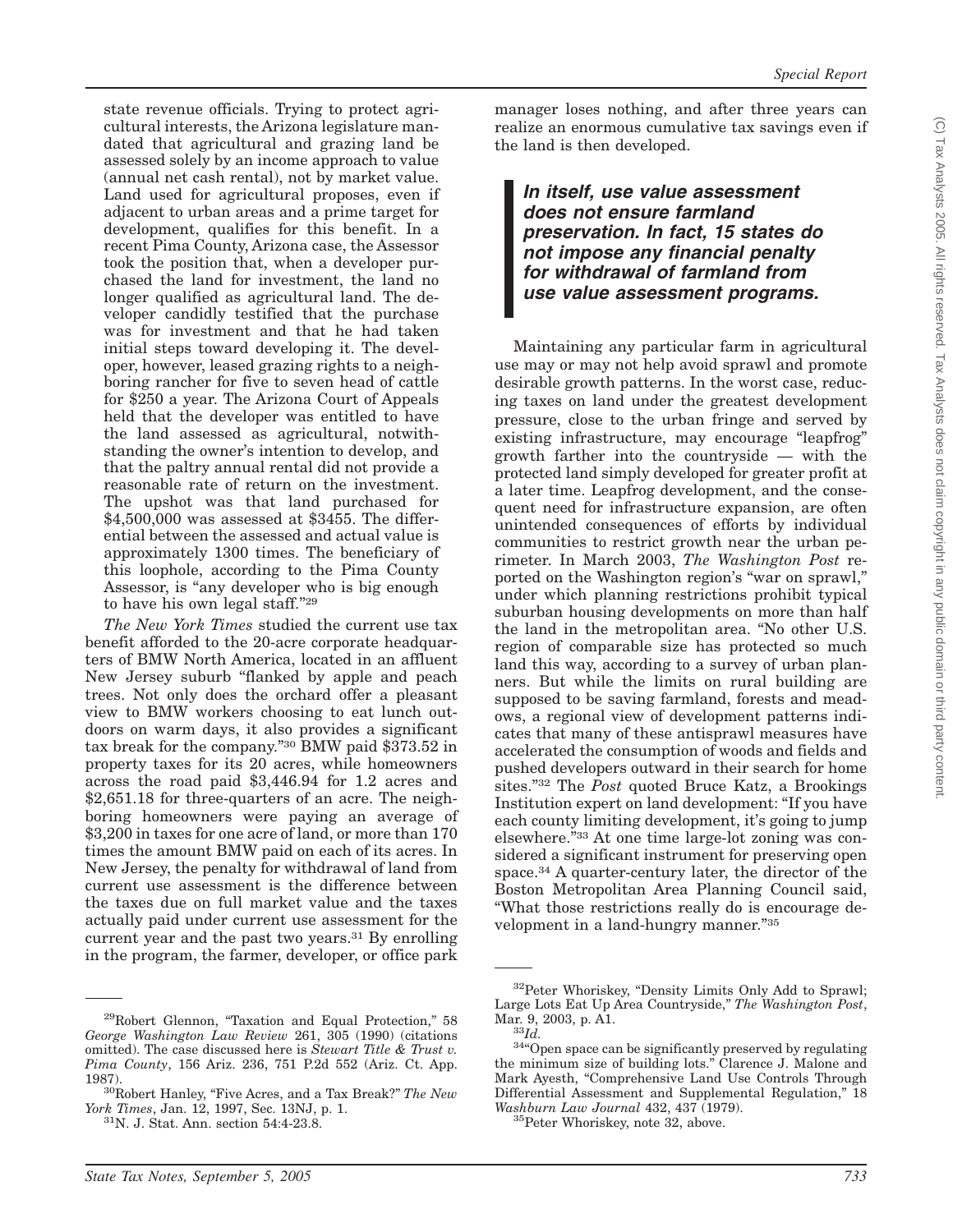The ultimate beneficiary of these subsidies may be the property developer. If current use assessment requires only modest farm activity, developers can legitimately reduce their taxes during the preconstruction period by leasing land to farmers or hiring workers to undertake minimal cultivation. Even statutes that limit agricultural assessment to lands ''used primarily for bona fide agricultural purposes'' cannot avoid this problem. Florida's provision to this effect36 has been held by courts not to bar agricultural assessment of land rezoned nonagricultural at the owner's request,37 land purchased by a developer of an amusement park,<sup>38</sup> and farmland purchased ''to develop the land as a commercial property or resell it for such purposes.''39 The court in the latter case found that although the primary goal of the owners was ''to use all or part of the land for a shopping center... commitments for the requisite financing were not forthcoming. Thus, development remained only a hope or future expectancy. There was absolutely no *non*agricultural commercial activity on the land.''40

Other Florida cases have taken the same approach: ''The fact that the land may have been purchased and was being held as a speculative investment is of no consequence provided its actual use is for a bona fide agricultural purpose."<sup>41</sup> "As we interpret the statute, the intent of the title holder and his desire for capital gain are immaterial to the application of agricultural zoning.''42 Similarly, a Kansas court upheld agricultural assessment of otherwise vacant land whose owner had seeded it with grass and allowed a lessee to remove the hay free of charge. ''The fact that the taxpayer's land is inside the city limits is irrelevant, especially in light of the fact that property across the street is classified as agricultural land. There is no minimum acreage requirement in the statute, nor is there a requirement that profit be made from the property. The fact that the parcel contains 2.26 acres is irrelevant, as is the fact that the taxpayer is not a farmer by occupation."<sup>43</sup> Or, as the Kansas Board of Tax Appeals

succinctly concluded, "There is no statutory prohibition against the landowner planting grass in order to obtain a more favorable classification.''44

Under the Massachusetts Agricultural Preservation Restriction (APR) program, the state purchases development rights from farmers who agree to continue agricultural use of their land. Early experience demonstrated that covenants to ensure agricultural activity did not in themselves preclude large-lot development. A former state commissioner of Food and Agriculture said he ''has seen wealthy individuals with little interest in agriculture pay large sums for APR farms, demolish suitable, existing homes and build mansions.... [T]he state's intent is to preserve farmland and keep it affordable for firsttime buyers. A mansion surrounded by farmland is a perversion of the program . . . . 'We want to encourage farmers to have homes, but not \$4 million homes,' he said.''45 After similar sales in Vermont, a news article asked, ''Would Vermonters be willing to continue spending tax dollars to protect farms that will end up as private estates?'' The president of the Vermont Farm Bureau gave the alternate perspective: ''We don't need the state to get into the business of telling farmers what they can and can't sell their farms for."46

Almost 30 years ago, the question was raised, ''How much public support would there be for differential taxation if it was promoted as an income maintenance program for farmers?"47 The question might be sharpened by adding, "... and real estate developers?'' More than 40 years ago, Professor Donald Hagman wrote of farmland assessment, ''Too much of the present legislation constitutes a blatant tax favoritism, clothed for acceptance and respectability with land use planning motives."<sup>48</sup> Throughout the world, agricultural subsidies are a notoriously problematic intersection of policy and politics. Current use programs in this country are no exception, and require reform and improvement if this cynical perception is to be refuted.

<sup>36</sup>Fla. Stat. section 193.461(3)(b). <sup>37</sup>*Harbor Ventures Inc. v. Hutches*, 366 So.2d 1173 (Fla.

<sup>1979).</sup> <sup>38</sup>*Roden v.K&K Management Inc.,* 368 So. 2d 588 (1978). <sup>39</sup>*Fischer v. Schooley*, 371 So.2d 496 (Fla. Dist. Ct. App. 1979). <sup>40</sup>*Id.* at 498. <sup>41</sup>*Smith v. Ring*, 250 So.2d 913, 914 (1971). <sup>42</sup>*Hausman v. Rudkin*, 268 So. 2d 407, 409 (Fla. Dist. Ct.

App. 1972). <sup>43</sup>*Board of County Commissioners of Johnson County v.*

*Smith*, 18 Kan. App. 2d 662, 666-667; 857 P.2d 1386 (1993).

<sup>&</sup>lt;sup>44</sup>Marion R. Johnson, "What Constitutes Agricultural Use?<br>A Kansas Problem," 3 Assessment Journal 24, 25 (1996).

<sup>&</sup>lt;sup>45</sup>Dan De Leo, "Farmers, State at Odds," *Worcester Tele-*

*gram & Gazette*, Dec. 12, 1999, p. B1. 46Candace Page, ''Critics Worry Some Vermont Farmland is Being Conserved for the Wealthy,'' *Burlington Free Press*,

<sup>&</sup>lt;sup>47</sup>Barry A. Currier, note 27, above.<br><sup>48</sup>Donald Hagman, "Open Space Planning and Property Taxation — Some Suggestions,'' 1964 *Wisconsin Law Review* 628, 657.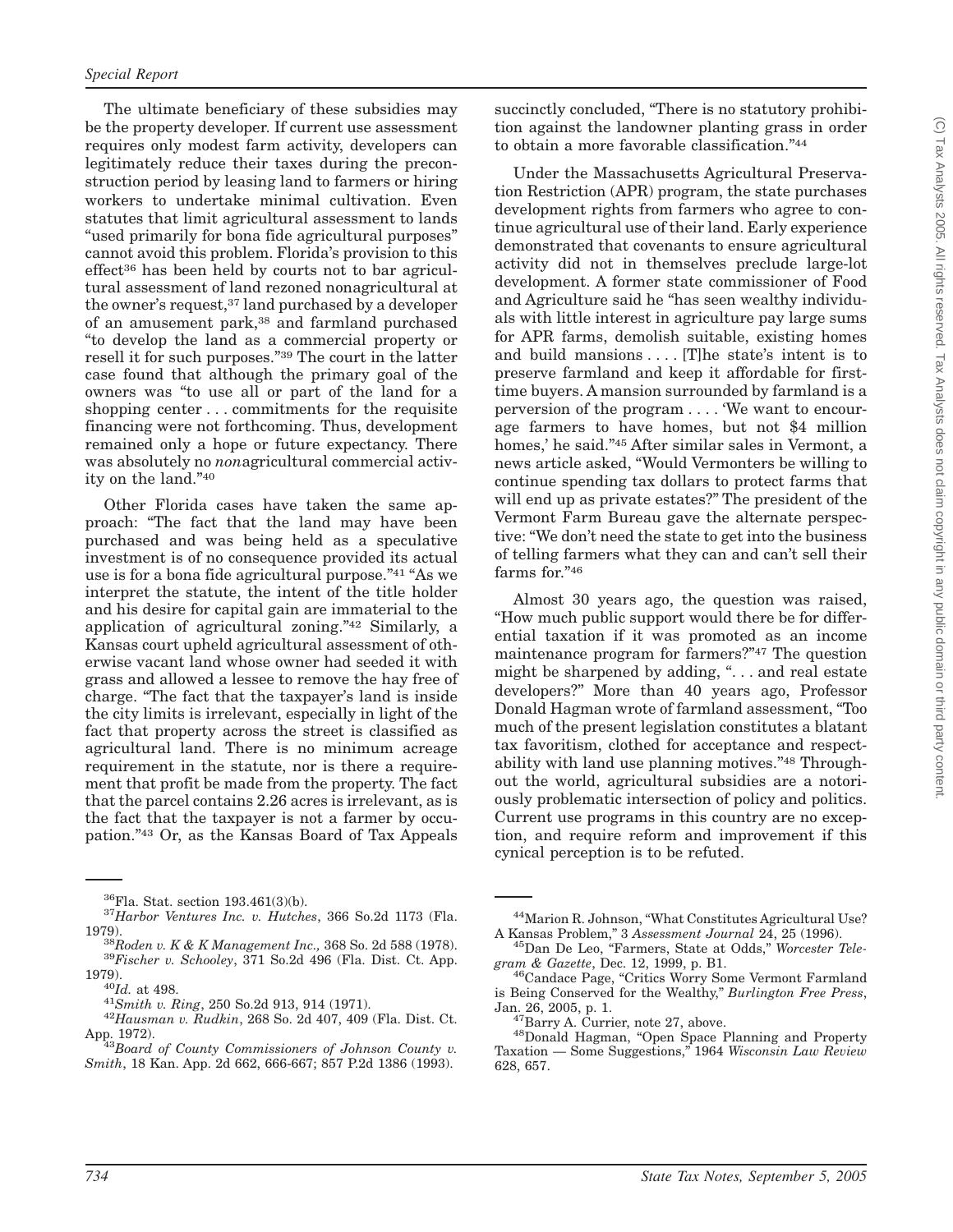#### **The Wisconsin Experience**

The state of Wisconsin, "America's Dairyland," offers a particularly instructive example of the complexities involved in balancing farmland preservation, tax subsidies for hard-pressed family farms, and fair distribution of the property tax burden. As in most states, debate in Wisconsin combined all these elements, with use value assessment seen as ''a small price to pay to help farmers hang onto their land and help slow down urban sprawl."<sup>49</sup>

Wisconsin is also typical in its provision for uniformity in taxation, which required an amendment of the state constitution to permit use value assessment. That measure was approved by the voters in 1974. At that point, however, Wisconsin chose an atypical path. It and Michigan became the only two states to provide tax assistance to farmers through state-funded income tax credits rather than preferential assessments that reduce local tax collections.

The Wisconsin tax credits were available to farmers who entered contracts to preserve their land in agricultural use and whose land was located in counties with agricultural land use plans or exclusive agricultural zoning provisions.50 Low-income full-time farmers received the greatest assistance, with income measured by household earnings rather than farm income, to help distinguish full-time farmers from hobby farmers.<sup>51</sup> Those unconventional efforts to direct aid to the neediest farmers and to encourage local land use regulations were an innovative attempt to conserve farmland without indiscriminate subsidies to politically powerful constituencies.

For 20 years after its constitutional amendment to permit use value assessment, Wisconsin did not

avail itself of this option. Until 1996, Wisconsin farmland, like all other real property in the state, was assessed at market value based on highest and best use. Wisconsin was unique in this regard, for even Michigan directed that assessment should take zoning and existing land use into account.

The Wisconsin situation changed in 1995, when the Legislature provided that ''agricultural land shall be assessed according to the income that could be generated from its rental for agricultural use,"<sup>52</sup> with a two-year agricultural assessment freeze followed by a decade of phasing in the new use values. A number of factors contributed to this dramatic shift. The income tax credit, which could exceed \$4,000 in individual cases but averaged less than  $$1,000$  by 1998,<sup>53</sup> did not provide the magnitude of tax relief that the new assessments offered to large acreage in the urban fringe. Political pressure to expand eligibility for the credit diluted its impact when program funding growth did not even keep pace with inflation.<sup>54</sup> The state planning director who had helped draft the tax credit legislation said, ''We spent a lot of money in tax subsidies for land in this state that's not under development pressure. No attempt was made to have discretion between land in the path of development and land way the heck in some rural area." $55$  Yet at the same time, many farmers resented the development restrictions required for the tax credit, and Michigan and Wisconsin's first- and second-place rank in average farm property taxes56 increased pressure to conform to the practice of other states.

In 1999 the Wisconsin revenue secretary advocated immediate implementation of use value assessment, decrying the fact that ''Wisconsin, with its strong farming heritage, had not fully adopted use value assessment, while its neighbors — Illinois, Iowa and Minnesota — have had it for decades.'' She told the Farmland Advisory Council, ''With Wisconsin being a strong agricultural state, the fact that we are one of the last ag states in the country to have use value, it's embarrassing.''57

Wisconsin's experience with exclusive agricultural zoning also mirrored the problems encountered elsewhere, as the limitation of one residence to 35 acres of agricultural land turned out to encourage sprawl rather than to protect agriculture. A 1999

<sup>&</sup>lt;sup>49</sup>Amy Rinard, "Hastening Use-Value Would Let Farmers Reap Big Benefits,'' *Milwaukee Journal Sentinel*, Oct. 24,

 $^{50}$ Douglas Jackson-Smith and Jill Bukovac, note 13, above, at p. 4.  $51\text{Wis}$ . Stat. section 71.58. "The idea was simple. Let

farmers voluntarily apply for tax breaks that discourage them from selling to developers. Accomplishing this was trickier. To get the tax credits that many farmers wanted, towns and counties had to enact a strict form of zoning called 'exclusive agricultural,' and to develop comprehensive local land use plans. To qualify for the tax credits, a farm had to have at least 35 acres, produce farm profits of \$6,000 in the preceding year, be devoted to farming for at least one year in the past three, and be blanketed by exclusive agricultural zoning. After meeting those criteria, farmers then signed a 10-year to 25-year agreement with the state to continue meeting conservation requirements, or otherwise not sell to a developer. If farmers broke the agreement, they were supposed to pay back all the accumulated tax credits with a 10 percent penalty.'' Luke Timmerman, "Losing Ground," *Capital Times* (Madison, Wisc.), Oct. 16, 1999, p. 1A. Note that the Wisconsin farmland preservation credit is distinct from the Wisconsin farmland tax relief credit, Wis. Stat. section 71.07 (3m), another program for reducing the agricultural property tax burden.

<sup>&</sup>lt;sup>52</sup>Wis. Stat. section 70.32(2r)(c).<br><sup>53</sup>Luke Timmerman, note 51, above.<br><sup>54</sup>Douglas Jackson-Smith and Jill Bukovac, note 13, above, at p. 5.

 $55$ Luke Timmerman, note 51, above.<br> $56$ Federation of Tax Administrators, "Taxes on U.S. Agricultural Real Estate Examined,'' 57 *Tax Administrators News* 127 (November 1993) (ranking average agricultural property tax collections per \$100 in market value). 57Amy Rinard, note 49, above, p. 2.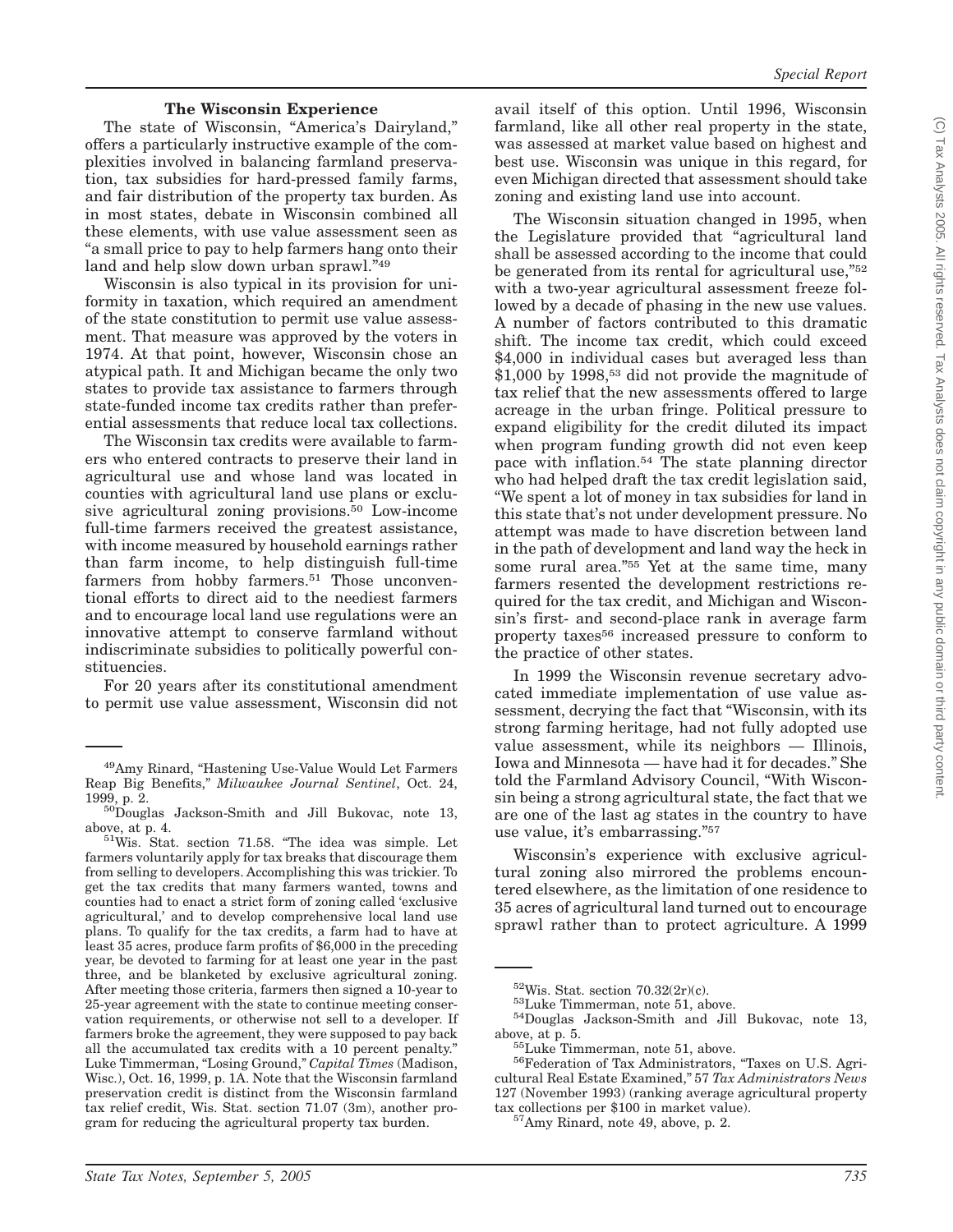news article said, ''Surely, the idea was, such a limit would stop all those urbanites from moving into the country; who would pay for 35 acres of land so they can build one house on it? Well, it turns out, people apparently are willing to pay that price — and make others pay the price for urban sprawl."<sup>58</sup> This requirement was repealed in 2000.59

On November 30, 1999, two years into the 10-year phase-in of use value assessment, the state Revenue Department cited record-low milk prices as grounds for an emergency rule "for the immediate preservation of the public peace, health, safety or welfare'' to fully implement use value assessment in one month. Supporting that measure, then-Gov. Tommy Thompson  $(R)$  said, "Milk prices are at \$9.80 per hundredweight. About three months ago they were at \$16.50 per hundredweight,"<sup>60</sup> leaving open the question as to whether a permanent property tax reduction was the best means of addressing such a dramatic change over three months.61 This immediately reduced farmland values on the property tax rolls by \$2.2 billion.<sup>62</sup> In individual cases the taxable value of an acre of farmland dropped from \$5,800 to \$643, from \$5,450 to \$646, and from \$32,000 to \$630.63

Urban representatives protested the acceleration of use value assessment,64 which shifted state aid as well as taxes. Wisconsin, like many states, apportions school aid according to a formula that takes into account local property wealth, in order to direct more funds to poorer areas with less tax capacity. Substituting use value assessment for full market value shifted school aid from urban jurisdictions to rural areas. A Milwaukee columnist wrote, ''Granting farmers an immediate property tax break through the proclamation of an emergency is an exercise in raw power that flies in the face of rational policy even if it is politically expedient."<sup>65</sup> The ensuing legal battle offered insight into the many interest groups affected by use value assess-

ment. The ultimately unsuccessful legal challenge to accelerated implementation was brought by mayors of four cities, together with the executive directors of the League of Wisconsin Municipalities and the Wisconsin Alliance of Cities. Although the action was brought against the revenue secretary, interveners defending the acceleration included the Wisconsin Farm Bureau Federation, the Farmers Educational and Cooperative Union of America, the National Farmers Organization, the Wisconsin Agribusiness Council, the Wisconsin Agri-Service Association, the Wisconsin Cattlemen's Association, the Wisconsin Corn Growers Association, the Wisconsin Federation of Cooperatives, the Wisconsin Pork Producers Association, the Wisconsin Potato and Vegetable Growers Association, the Wisconsin Soybean Association, and the Wisconsin State Cranberry Growers Association.<sup>66</sup>

The shift to use value assessment naturally raised questions as to the future of the original farmland preservation tax credit. In 2003 the governor vetoed a measure to end the credit, saying, ''America's Dairyland is losing about five farms a day and many of the next generation are simply deciding not to stay on the farm.'' On the same day, the governor announced that he would sign a provision extending preferential property tax treatment to swamplands, wetlands, and forests contiguous to productive farmland by assessing these properties at 50 percent of market value.67 The executive director for public relations of the Farm Bureau Federation applauded this move: ''To keep more money in farmers' pockets is a great thing."68 A county supervisor protested the extension to swampland and wetland: "I'm going to be paying for tax breaks to people who just want to come out to the country and have a secluded country living surrounded by a lot of land . . . . Why do we want to give millions of dollars of tax breaks to speculators and investors and people who don't farm at all?''69

Although its use value statute directs that farmland be assessed "according to the income that could be generated from its rental for agricultural use,"70 Wisconsin, like many states, does not base these values on actual property transactions. Instead, a Farmland Advisory Council advises the Department

<sup>58&#</sup>x27;'Seeking Ways to Limit Sprawl,'' *Milwaukee Journal*

*Sentinel*, Oct. 17, 1999, p. A11.<br><sup>59</sup>Wisconsin Legislative Fiscal Bureau, "Farmland Preservation and Tax Relief Credits,'' Informational Paper 25 (January 2005), p. 6.<br><sup>60</sup>Amy Rinard, "Thompson Defends Farmers' Early Tax

Break," *Milwaukee Journal Sentinel*, Dec. 17, 1999, p. 3.<br><sup>61</sup>In fact, an October 1999 article considering the position

of a typical Wisconsin farmer said, ''Milk prices are good now, but you nearly went broke with what they were two years ago." Luke Timmerman, note 51, above.

 $^{62}\!$  Amy Rinard, "Farmland Tax Break to Hit Homeowners," *Milwaukee Journal Sentinel,* Dec. 4, 1999, p. 1. <sup>63</sup>*Id.* 64Lawrence Sussman, ''Moving Away From the Farm: High

Property Taxes Forcing Farmers Out,'' *Milwaukee Journal*

*Sentinel*, Dec. 14, 1995, p. 1.<br><sup>65</sup>Avrum D. Lank, "Farm Tax Break Hurts Free Market," *Milwaukee Journal Sentinel*, Dec. 22, 1999, Business Section, p. 1.

<sup>66</sup>*Norquist v. Zeuske*, 231 Wis.2d 238, 604 N.W.2d 304 (Wisc. Ct. App. 1999) (unpublished), *appeal dismissed*, 253

Wis.2d 445, 645 N.W.2d 869 (2002) (per curiam).<br><sup>67</sup>Todd A. Berry, "Governor to Keep Farm Preservation Credits,'' *State Tax Notes,* July 21, 2003, p. 178, *2003 STT*

<sup>&</sup>lt;sup>68</sup>Amy Rinard, "Doyle to Spare Family Farm Tax Credits,"

*Milwaukee Journal Sentinel, July 10, 2003, p. 1B.* 69<br><sup>69</sup>Amy Rinard, "Farm Tax Credit Program May End," *Milwaukee Journal Sentinel,* July 1, 2003, p. 1B. 70Wis. Stat. section 70.32(2r)(c).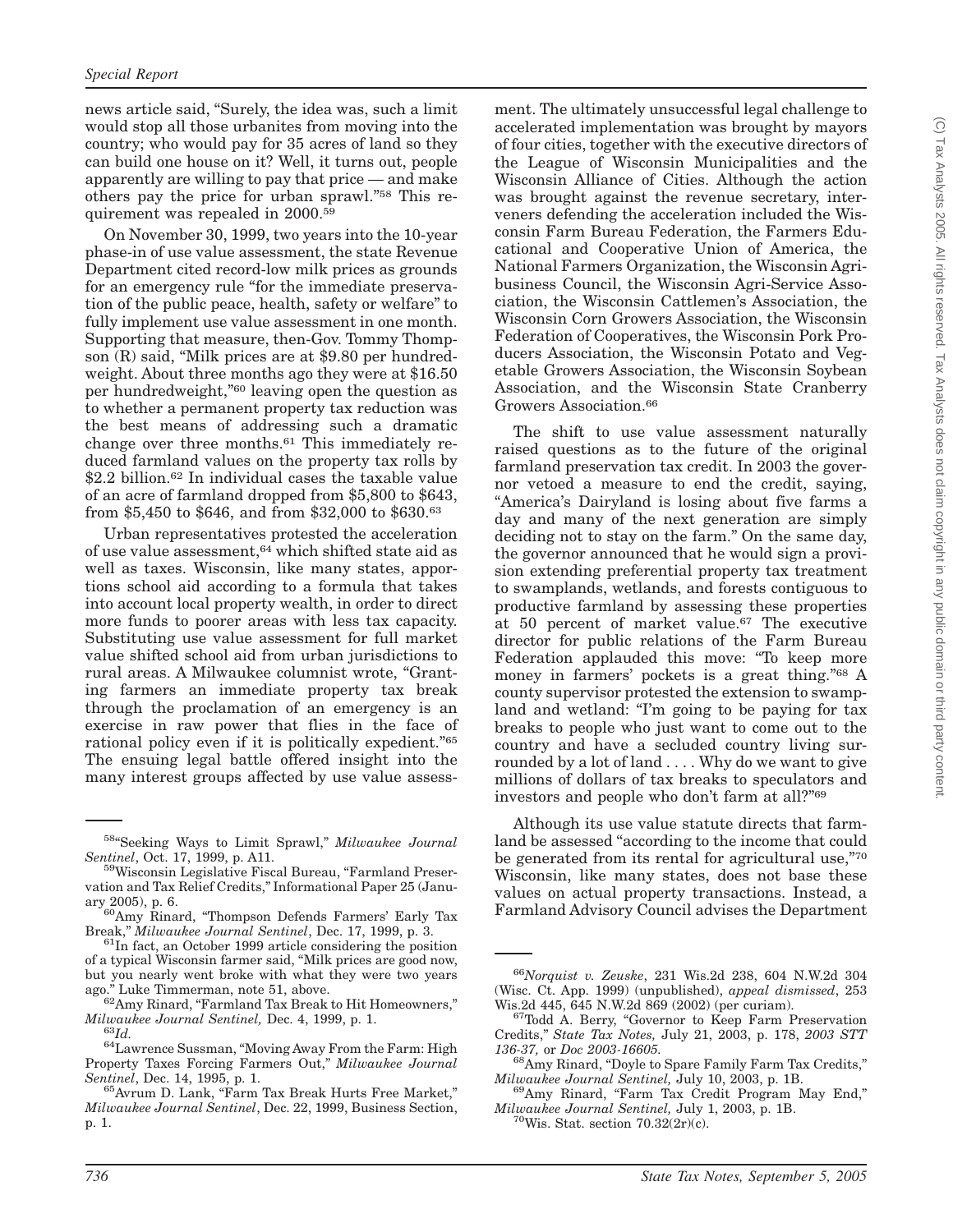of Revenue ''on rules to implement use value assessment of agricultural land and to reduce expansion of urban sprawl.''71 The council developed a formula for current use value that incorporated corn prices, corn yield, costs of corn production, and a capitalization rate reflecting interest on one-year agricultural loans. Given that falling milk prices in ''America's Dairyland'' were the impetus for immediate implementation of use value assessment, an approach based solely on corn production data illustrates the somewhat arbitrary nature of many use value formulas.

Wisconsin may have been the last state to adopt use value, but its enthusiasm for reducing farmland assessments was second to none. In 2000, taxable agricultural values fell almost one-third. Declining corn prices resulted in 2002 agricultural values that were approximately 45 percent lower than in 2001.72 2003 saw another reduction of nearly 30 percent in statewide average use values, lowering property taxes to an average of \$3.23 per acre.73 In September 2003, the council froze values when it became clear that its formula would result in negative 2004 assessments. As the DOR noted, this would lead to ''the 'illogical conclusion' that farmers would be paid to own the land.''74 The department estimated that the average value of an acre of Grade 1 agricultural land would drop to -\$253 in 2004 and less than -\$400 by 2007.75 The department committed to use the time gained by freezing the 2003 values for a "substantial review'' of the formula.76 The revenue secretary announced, ''We have what we think is a relatively painless, short-term solution. Let's freeze it, and then fix it next year so we don't get into this predicament again.''77 One year later he announced

another one-year freeze, again retaining 2003 values.78 In June 2005 the department adopted an emergency rule "for the immediate preservation of the public welfare'' basing 2005 assessments on 1998-2002 corn production data and 2000-04 capitalization rates.<sup>79</sup> The department announced, however, that a new formula would be put in place — no less complex and again taking only corn production into account, but based on a landlord-tenant model rather than assuming an owner-operated farm.<sup>80</sup>

*Special Report*

In 2005, the Wisconsin Public Policy Forum studied property taxes in the southeastern part of the state, containing 37 percent of the state's total property value. It concluded that although 47 percent of the region was agricultural, farmland accounted for only 0.1 percent of the property tax base. Since the introduction of use value assessment in 1995, the taxable value of farmland there had dropped by 92 percent.<sup>81</sup>

#### **The Challenge for Policy Analysis**

In presenting her work on use value assessment in Wisconsin to the National Tax Association, DOR economist Rebecca Boldt concluded:

Our regression analysis suggests that use value has had a disparate effect on farmland preservation across municipalities. In rural areas, the tax savings afforded under use value have contributed to farmland preservation. In urban areas, however, there is little evidence that use value has preserved farmland most subject to development pressure in spite of the fact that use value has provided dramatically more tax savings in these areas.

The analysis also suggests that the reduced property taxes under use value have been capitalized, to some extent, into higher land prices. Capitalization is found to be greater in areas most subject to development pressure. To the extent that the cost of owning farmland is unchanged due to capitalization, the property tax relief under use value has been offset by higher land values. This may help explain why

 $71W$ is. Stat. section  $73.03(49)(a)$ . The council consists of the secretary of revenue, an ''agribusiness person,'' a person with knowledge of agricultural lending practices, a University of Wisconsin agricultural economist, the mayor of a city with a population above 40,000, an environmental expert, a "nonagricultural business person," a professor of urban stud-<br>ies, and a farmer. Wis. Stat. section 73.03(49)(e).

 $\frac{72}{72}$ Rebecca Boldt, note 28, above.<br> $\frac{73}{8}$ 'Wisconsin Governor Announces Drop in Farmland Use Values for 2003,'' *Doc 2002-23187* or *2002 STT 202-32* (news release). 74Todd A. Berry, ''Farmland Council Freezes Agricultural

Use Value,'' *State Tax Notes,* Oct. 13, 2003, p. 111, *2003 STT*

<sup>&</sup>lt;sup>75</sup>Wisconsin Legislative Fiscal Bureau, "Use Value Assessment of Agricultural Land,'' *Doc 2003-12765* or *2003 STT 139-26.* 76Todd A. Berry, note 74, above. 77Scott Milfred, ''Farmland Value to Be Frozen Next Year,''

*Wisconsin State Journal* (Madison, Wisc.), Sept. 26, 2003, p.  $C1$ .

<sup>&</sup>lt;sup>78</sup>Matt Pommer, "Farmland Value to Remain Frozen," Capital Times (Madison, Wis.), Oct. 4, 2004, p. 4A.

<sup>&</sup>lt;sup>79</sup>594 Wis. Admin. Register 7 (June 30, 2005). <sup>80</sup> "Wisconsin DOR Proposes Amendment of Rules on Use-Value Assessment of Agricultural Property,'' *Doc 2005- 15833* or *2005 STT 145-18* (notice of hearing with analysis); Amy Rinard, "Farm Taxes May No Longer Be Dirt Cheap," Milwaukee Journal Sentinel, June 25, 2005.

<sup>&</sup>lt;sup>81</sup>Amy Rinard, "Property Values in Area Jump 8.9 Percent for 2004,'' *Milwaukee Journal Sentinel*, Apr. 1, 2005.